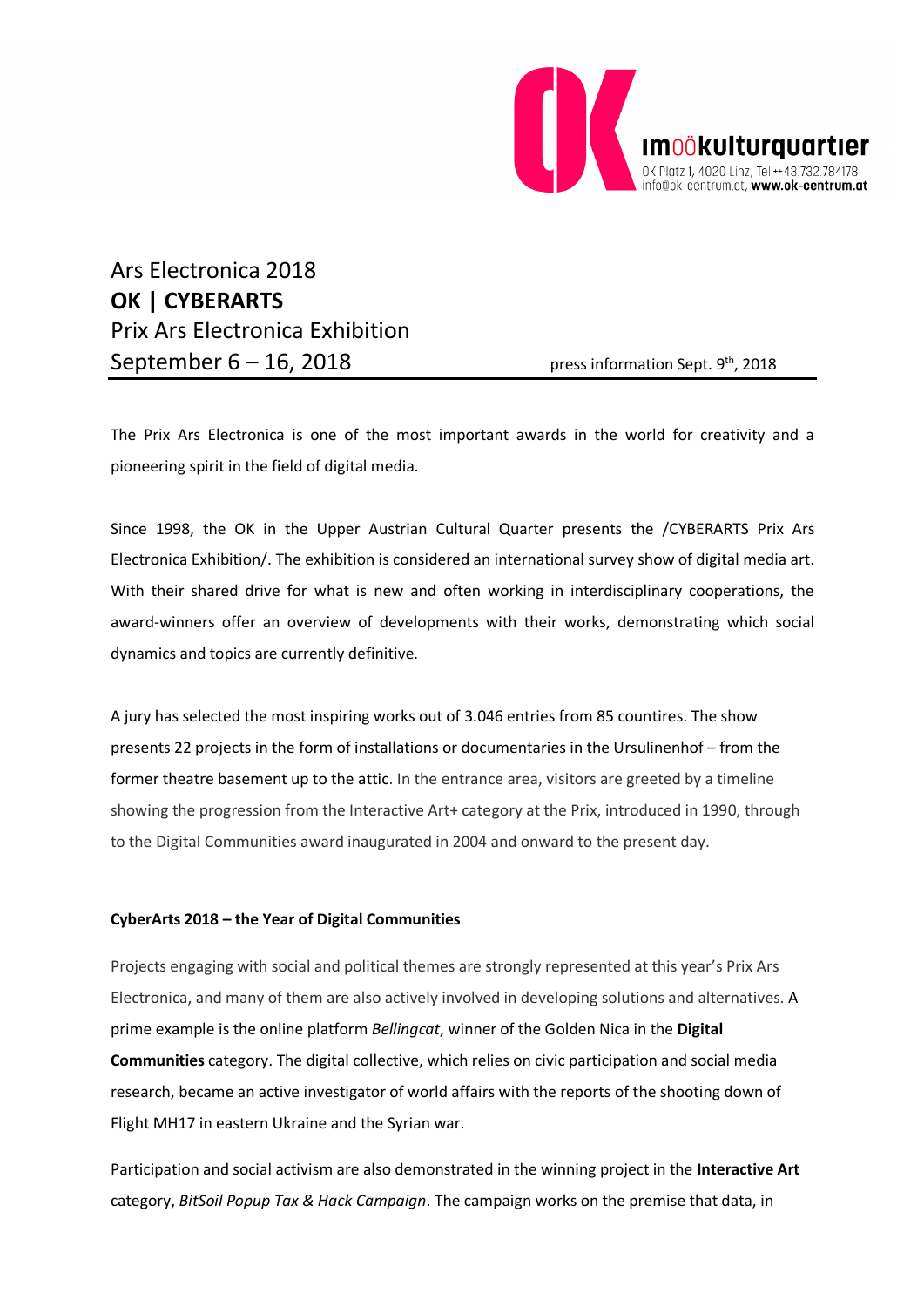other words bitsoil, is the new oil: a raw material that is making companies like Google, Facebook, Amazon, and Apple rich. Using bots and Twitter, the LarbitsSisters demanded a fairer redistribution model.

A **Robot Zone** has been set up in the exhibition featuring works from the Interactive Art + category. Several projects are dedicated to the latest variants in human-like machines and thus to current research on self-learning systems in Artificial Intelligence (AI).

Outstanding works from the category **Computer Animation** are also on view, including the awardwinning video installation *Tropics* by Mathilde Lavenne from France.

This year, the transdisciplinary magazine Leonardo was named **Visionary Pioneer of Media Art**. An archive provides an overview of its extraordinary curatorial contribution spanning more than 50 years of art criticism and theory.

In addition to the inspiring exhibits, a varied selection of recent computer animations, film productions, and visual effects will be shown during the five-day Ars Electronica **Animation Festival at MOVIEMENTO**.

The legendary **OK | Night** on Saturday, in cooperation with Kino and SOLARIS, will be celebrated across OK Platz, onward to Solaris, and all the way up to the OK Deck.

**Talks and lectures** with jury members and award winners are taking place on Saturday in the Ursulinensaal.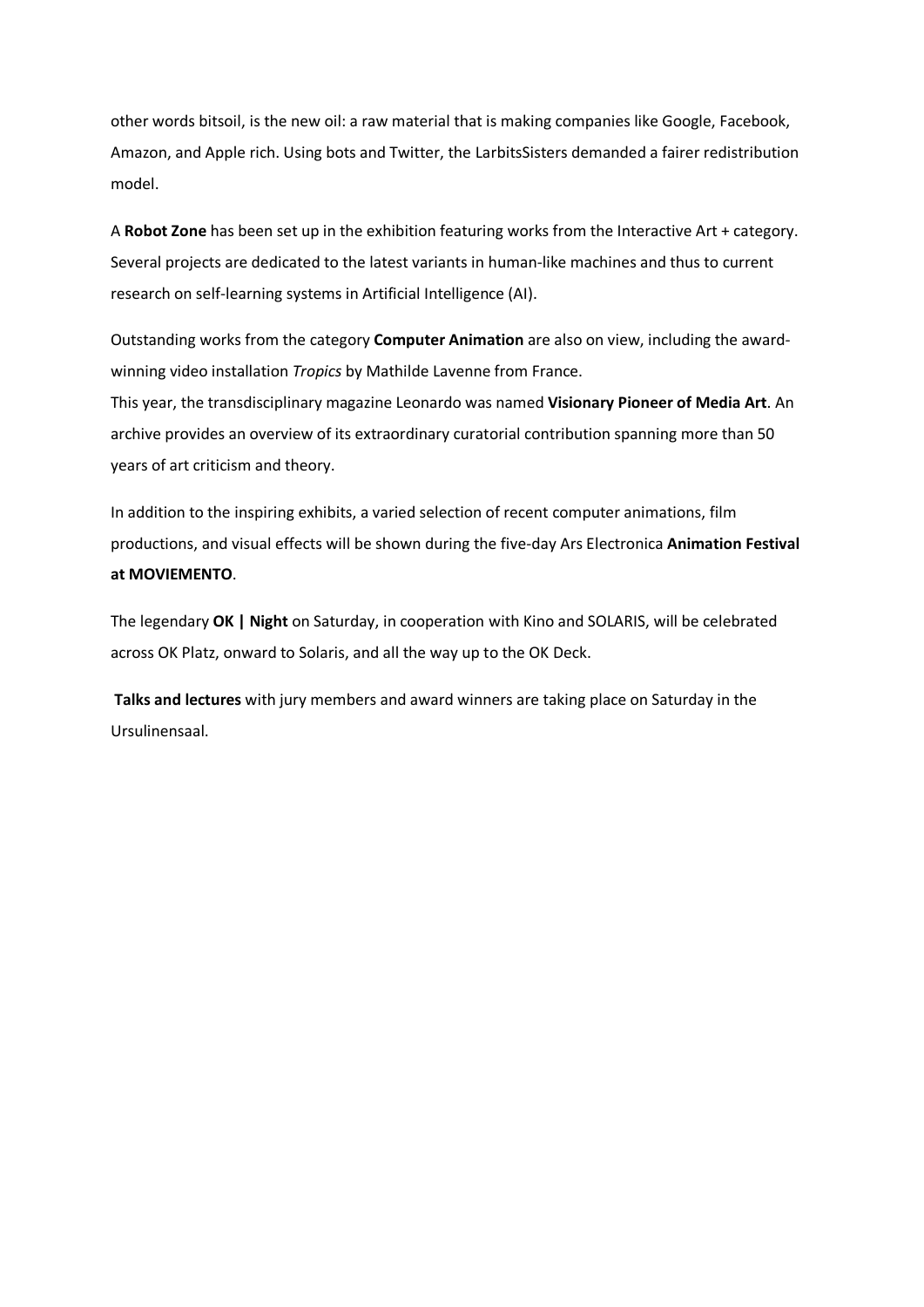### **OK Night**

#### **Saturday September 8, 20:00-04:00 / OK Center for Contemporary Art & OK Deck**

Lots of music, many performances and a healthy dose of partying—on Saturday evening, festivalgoers will be gathering at Upper Austria's Center for Contemporary Art to celebrate OK Night. Screenings of great works of animation will set the tone in the Electronic Theater. Then, Ei Wada and Nicos Orchest-Lab request the honor of your presence at a concert of a rather different sort. Club Night commences at 22:00—DJ Haram (Discwoman/Halcyon Veil, Philadelphia/US), Vincent Neumann (Distillery/Krill Music, Leipzig/DE), Susie starmodular (Zürich/CH) and Antonia XM (Ashida Park, Vienna/AT) will appear on the OK Deck; Sultan x Fabipolar (Linz/AT) heats it up in Solaris.

### **Animation Festival 2018**

#### Thursday September 6, to Monday September 10<sup>th</sup> / Moviemento, Movie 1

A total of 220 works and projects make up the lineup of this year's Animation Festival. They were selected from among 1,007 works submitted for prize consideration in the 2018 Prix Ars Electronica's Computer Animation category. They're divided into 10 programs, each of which manifests specific strategies and points of view, and, as a whole, provide a representative overview of current trends in digital filmmaking. Many of the works being screened transcend conventional genre boundaries and make use of VR technology. Generally speaking, at the top of many artists' agenda is the effort to deliver new audiovisual experiences to their audience. There's also a Young Animations program of works from the Prix's u19 – CREATE YOUR WORLD category.

## **Prix Forum & Art Talks**

#### **Saturday September 8, 11:30-19:30 / OÖ Kulturquartier Ursulinensaal**

The Prix Ars Electronica artists' talks offer a unique opportunity to get personally acquainted with this year's prizewinners. Prix Forum I is dedicated to Computer Animation and therefore takes place on Friday, September 7th in conjunction with the Expanded Animation conference. Prix Forum II showcases the 2018 honorees in the Interactive Art + category—the LarbitsSisters (BE) took the Golden Nica; Mary Flanagan (US) and Kohei Ogawa (JP) received Awards of Distinction. The moderators are Gerfried Stocker (AT), Emiko Ogawa (JP) and Lubi Thomas (AU). Prix Forum III spotlights Digital Communities. The speakers are Golden Nica laureate Eliot Higgins (UK) as well as Award of Distinction recipients Farah Salka (LB) and Bess Lee (TW) & Chihhao Yu (TW); Sarah Kriesche (AT) moderates. Prix Forum IV turns our attention to one of the Visionary Pioneers of Media

Art: Leonardo/The International Society for the Arts, Sciences and Technology. Ars Electronica is honoring this global community on the occasion of its 50th anniversary. Derrick de Kerckhove (CA) and Roger Malina (US) will speak; Gerfried Stocker (AT) will moderate.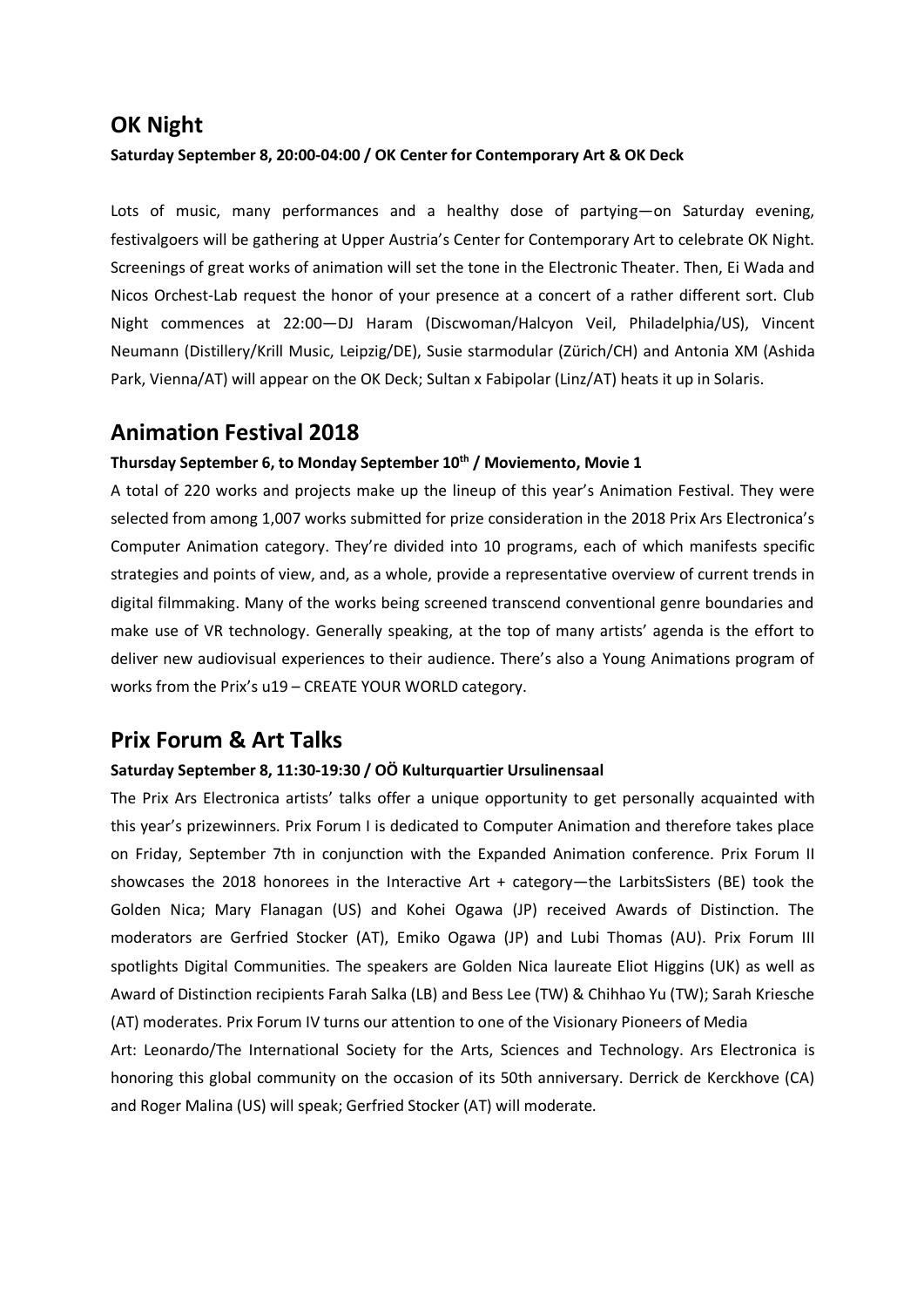### **EXHIBITION**

## **Computer Animation**

Digital filmmaking now encompasses very diverse genres and techniques— mapping architecture and landscapes, time-based sculptural works, experimental- abstract visual design and interactive features as well as storytelling and special effects for commercials and feature films. These vertices limn the range of computer animation today, though visual design's boundaries are becoming increasingly permeable. The *Prix Ars Electronica Animation Festival* features the best of this year's submissions. A selection curated by Jürgen Hagler and Christine Schöpf from among 1,007 submissions is screened daily at *Movie 1*.

Goldene Nica Computer Animation **TROPICS Mathilde Lavenne** / FR Video Installation, 13'40" mathildelavenne.com

French artist Mathilde Lavenne's animated film is a visually impressive search for traces of a long-lost civilization. The setting is the town of Jicaltepec on the Filobobos river in the Mexican province of Veracruz, where French farmers and their families settled in the 19th century and began to cultivate the land according to a European model.

Furthermore, *TROPICS* tells about the last traces of the pre-Columbian past and shows us a lesserknown side of modern-day Jicaltepec. To do this, she used a FARO scanner, a technology usually employed by architects to generate three-dimensional images of buildings. From the scanner's point clouds, she created a three-dimensional image of the landscape in which multiple strata always overlay each other.

Via its distinctive aesthetic, *TROPICS* imparts the feeling of seeing the structures of things that usually remain unseen. The film invites viewers to discover not only an unfamiliar landscape but also the foreignness of the world — the one that we inhabit today, and the one that used to be long ago.

Award of Distinction Computer Animation **489 Years Hayoun Kwon** / KR Video Installation, 11'18" hayounkwon.com

*489 Years* is a work of computer animation based on the accounts and recollections of a former South Korean soldier. The film offers insights into the demilitarized zone between North and South Korea.

Since only authorized persons are permitted to set foot in the zone, Hayoun Kwon used animated sequences to reconstruct this place. The soldier talks about his experiences during a reconnaissance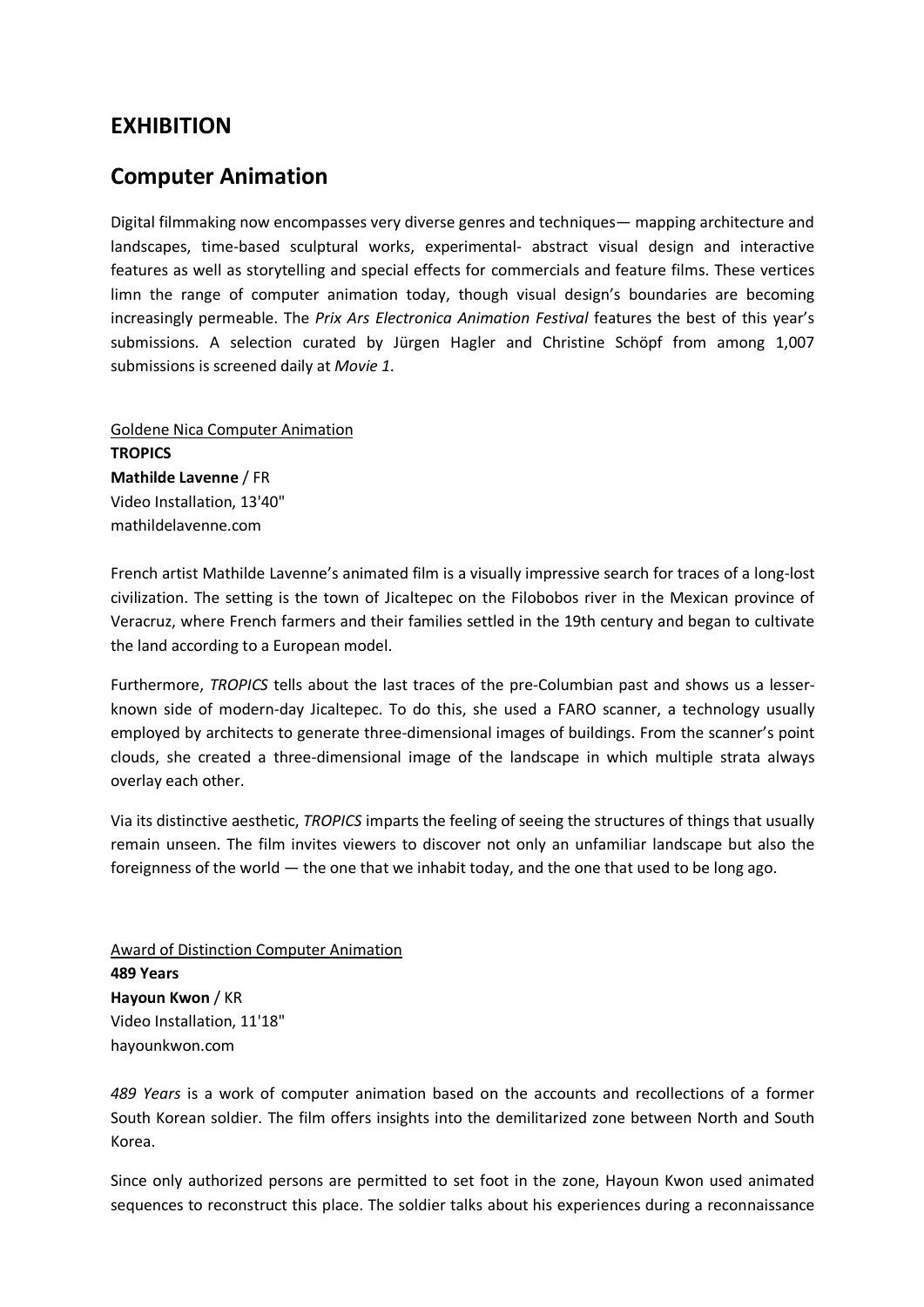mission in an area that had been completely reclaimed by nature—a paradoxical setting in which he felt both alarm in light of the political-military importance of this zone as well as awe at the beauty of nature.

With her imagined landscape, Hayoun Kwon tells of the geopolitical reality of the divided peninsula and the danger of war that constantly looms here.

Award of Distinction Computer Animation **La Chute Boris Labbé** / FR Video Installation, 14'22" youtube.com/watch?v=byfsw8QTgsg

Boris Labbé found the inspiration for his animated film by reading Dante's "Divine Comedy" from the early 14th century, which describes a journey through various otherworldly kingdoms, as well as in "The Fall of the Rebel Angels", a painting by Pieter Bruegel the Elder from 1562.

*La Chute* (The Fall) conveys the feeling of a world that is more of an imaginary creation based on art, myths, and the history of humankind. The artist employs traditional techniques and combines them with computer-aided processing.

The animated sequences consist of ink and watercolor drawings on paper, whereby approximately 4,000 original images were needed to produce the whole film.

Honorary Mention Computer Animation **Descent Peter Burr** / US, **Mark Fingerhut** / US, **Forma** / US Installation vimeo.com/195036249

*Descent* is a downloadable digital artwork that's inspired by both Pieter Bruegel the Elder's 1562 painting "Triumph of Death" and the Black Plague, carried by hordes of rats.

Taking the form of a desktop application, descent.exe gives the user a brief glimpse of a world descending into darkness, as the plague of rats that has infested the desktop destroys everything in its wake. The project aims to be a playful meditation on one of humanity's blackest hours.

The digital artwork was created by artist Peter Burr and programmer Mark Fingerhut, with music by Forma. The PC program is available for free download and a video version also exists.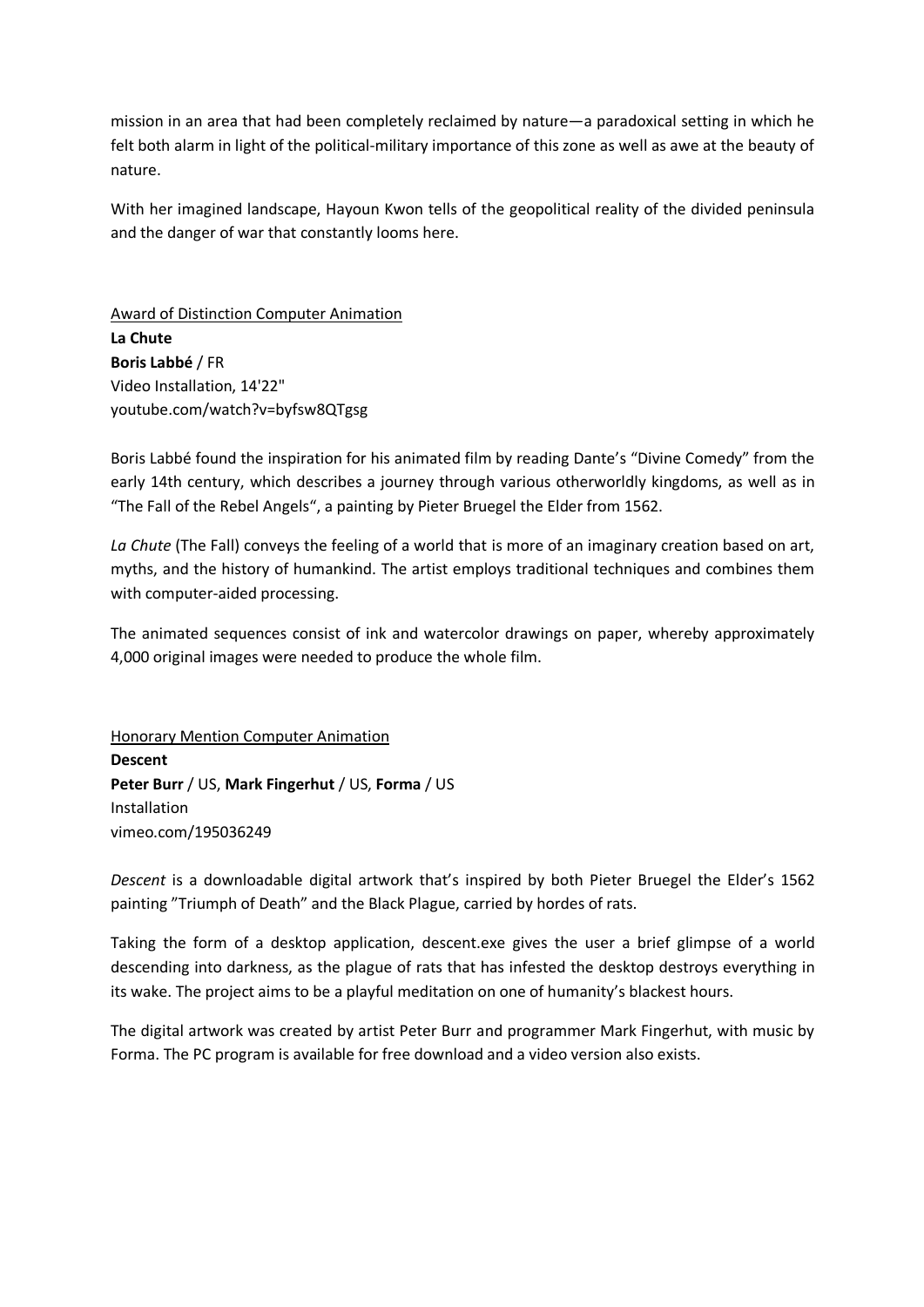Honorary Mention Computer Animation **Rediscovery of anima Akinori Goto** / JP Installation vimeo.com/272616026

This project attempts to revive "anima" ("life" or "soul" in Latin) and also animation through primitive methods using sunlight.

For this purpose the artist reached back in time far before the technologies of the 19th century, when cinema was invented, and created animations using stones, tree branches, and hemp in a way that could have been possible in prehistoric times. When Goto manually shifts one of his handmade objects, the sun's rays directly create the illusion of a moving image.

The aim of the project is to help people rediscover the sheer joy and wonder of the illusion of movement in an age when technological advances have made it possible to consume visual media anytime, anywhere.

### **Interactive Art +**

The *Interactive Art +* category has been a *Prix Ars Electronica* mainstay since 1990. The entries include a broad spectrum of formats ranging from installations to network projects. The jury focuses on the artistic quality of how the work's interaction is designed and developed, and looks for a meaningful dialog between the content on one hand and the work's interaction principles and interfaces on the other. Of particular interest is the sociopolitical relevance of the interaction and how it manifests an inherent potential to expand human beings' scope for action.

Goldene Nica Interactive Art + **BitSoil Popup Tax & Hack Campaign LarbitsSisters** / BE Installation bitsoil.tax/campaign

More than 2.5 trillion bytes of data are generated daily. Every click, every Tweet, every post generates data that can be sold. In return for free services, we swap this data with Google, Apple, Amazon, Facebook et al. The digital economy earns billions and concentrates these profits in the hands of a few big players.

LarbitsSisters regarded this as a totally unacceptable situation, and it motivated them to initiate their *BitSoil Popup Tax & Hack Campaign*. The internet installation makes use of a troop of bots that comb through Twitter accounts for particular keywords: affluence, Apple, assets, benefit, common, data, data economy, cash, and cost. When they're found, the respective Twitter user is contacted and invited to join the *BitSoil Popup Tax & Hack Campaign*, which the user can do in a variety of ways: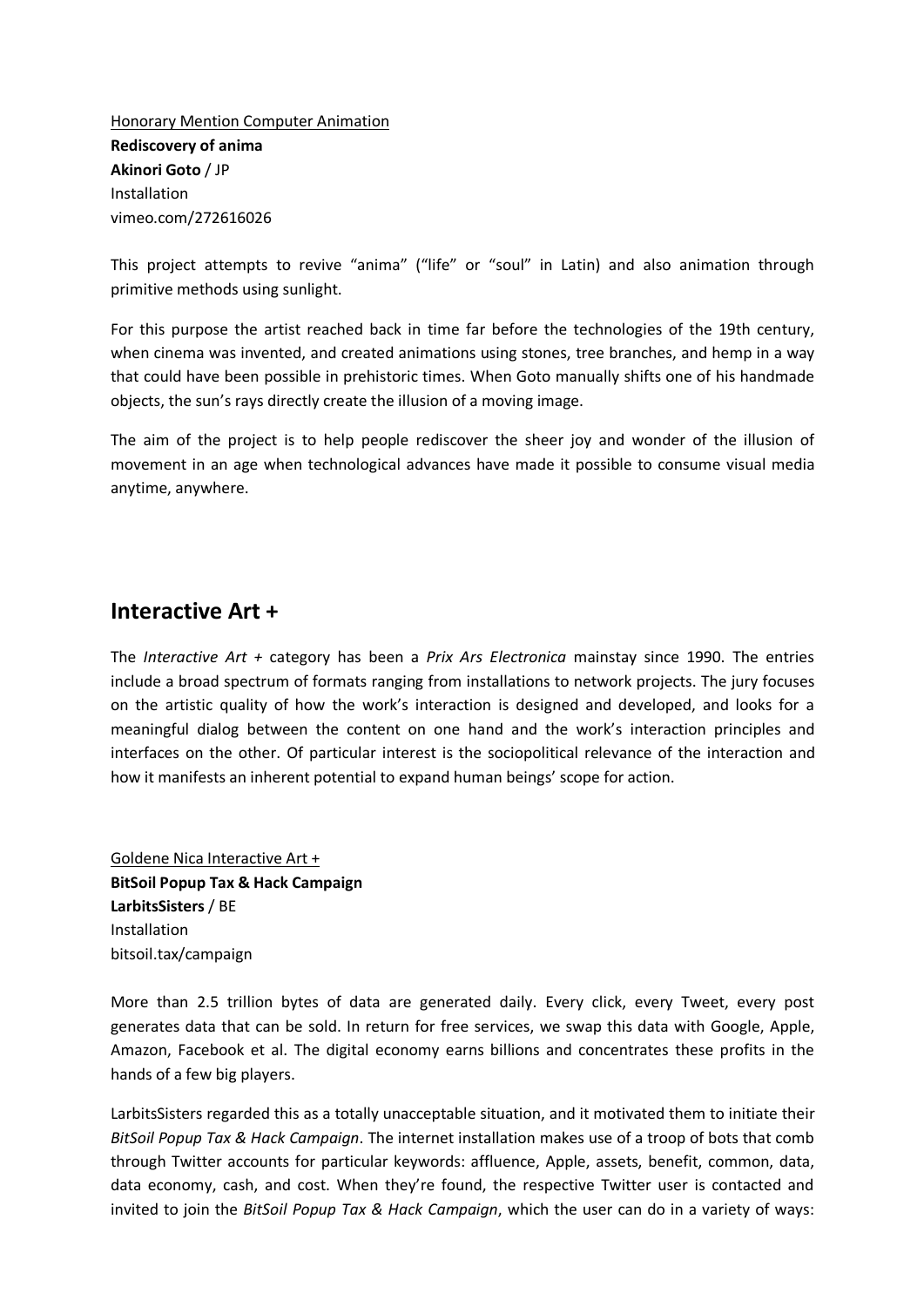create and launch their own bots, or send a digital postcard from BitREBUPLIC to a CEO of one of the ten biggest high-tech companies or the head of state of their country of choice.

Each of these activities in turn generates new data—which is to say new BitSoil— and the resulting profit is divided up fairly and transparently among all participants. The general public can follow this process on Twitter or on site.

Award of Distinction Interactive Art+ **Alter Kohei Ogawa** / JP, **Itsuki Doi** / JP, **Takashi Ikegami** / JP, **Hiroshi Ishiguro** / JP Documentation youtube.com/watch?v=QN7pJQz1XDs

*Alter* was developed to find out just how lifelike a robot can be. Judging by its appearance, *Alter* seems to be a denuded machine; nevertheless, its complex movements appear natural.

And even if there is evidently no rhyme or reason to these movements, they are constantly changing in accordance with the algorithm they are based on, which imitates the logic of the neuronal circuitry of living creatures. Alter does not move about in a predetermined way; rather, the robot's movements originate in real time. A neuronal network of 1,000 nerve cells is emulated on a computer, and Alter "learns" lifelike actions from its sensors' signals.

Alter is the offspring of a collaboration between two researchers: one working with androids, the other in artificial intelligence.

Award of Distinction Interactive Art + **[help me know the truth] Mary Flanagan** / US Installation maryflanagan.com/work/help-me-know-the-truth

*[help me know the truth]* is a software-controlled participatory work of art. First, the visitor takes a digital self-portrait in the exhibition space. Using the tools of the cognitive neurosciences, the face is then manipulated with noise patterns to, in the truest sense of the word, construct the perfect stereotype through time and the visitor's input.

The visitor is asked to choose between two slightly different portraits that correspond to a text on display. Through the selection of slight variations of the image over time, various facial features emerge from otherwise random patterns. Visitors are asked to apply certain criteria to choosing the corresponding face, such as "Pick the victim"; "Which one is the ringleader?"; or "Choose the terrorist", also deciding on which face looks the most angelic, the friendliest, and the most like a wrongdoer.

The artist's intention is to question how computer techniques can uncover the categorizing systems of consciousness and how software itself is thus subject to socially constructed fears and values.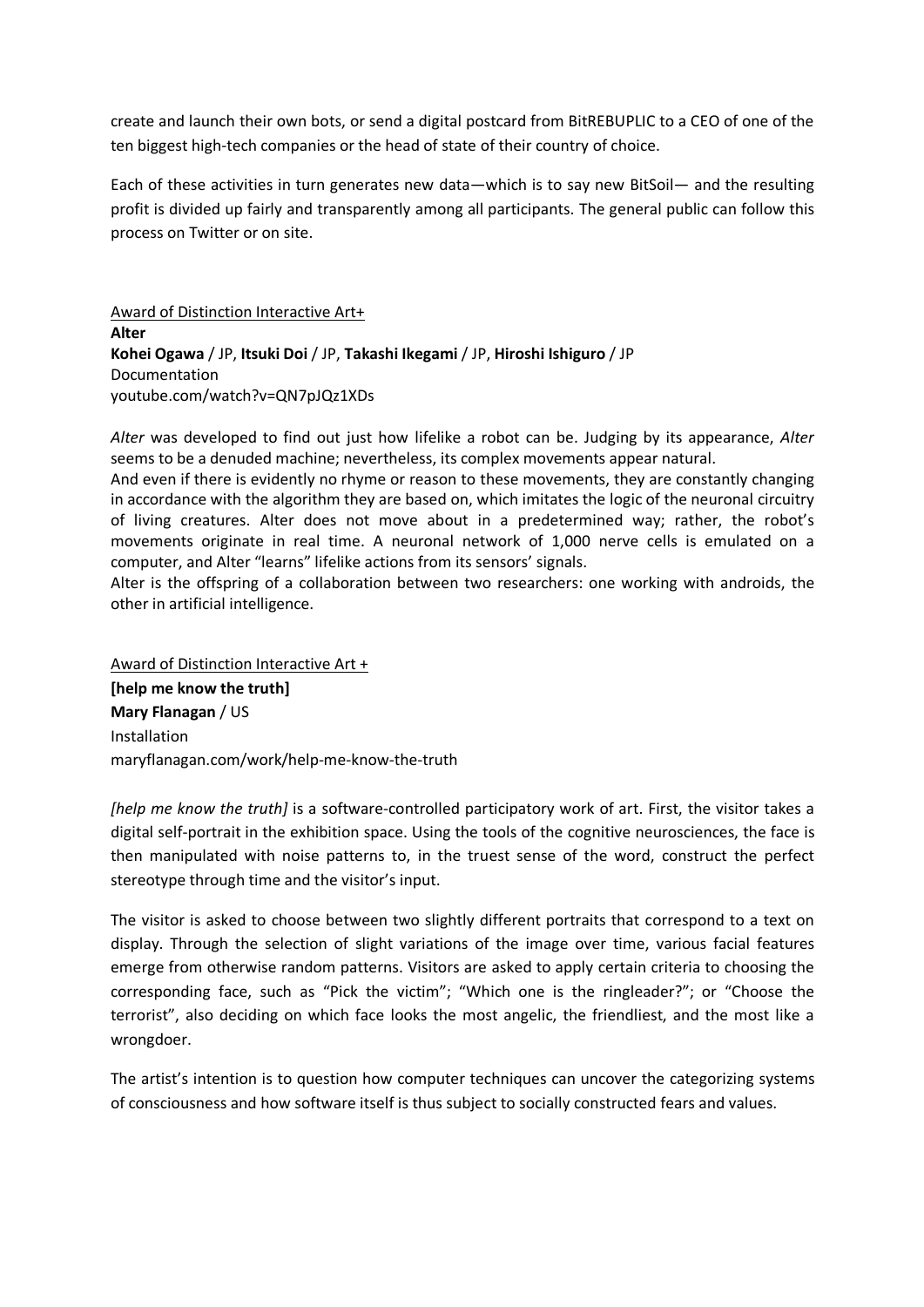Honorary Mention Interactive Art + **Conspiracy: Conjoining the Virtual Kristin McWharter** / US VR Installation kristinmcwharter.com

This participatory artwork interrogates individual subjectivity within collective decision-making as five people interact through the sculptural object—each directed by their own virtual reality experience\*. The participants play a simple game of capture-the-flag within the virtual space while the sculptural fixture restricts their movement, compelling them to predictably move side to side in physical space. This behavior in turn activates the physical object.

*Conspiracy: Conjoining the Virtual* builds on the artist's research into how isolating qualities of VR in conjunction with social haptic feedback can expose viewer subjectivity and social influence through the expression of the body. It thus investigates how virtual reality can give us new perspectives on the role of the individual in a collective intention, seeking to expose the fallacy of the hive mind.

Honorary Mention Interactive Art + **Digital Shaman Project Etsuko Ichihara** / JP Installation etsuko-ichihara.com/2017/04/04/ digital\_shaman\_project

The *Digital Shaman Project* proposes a new mode of mourning in keeping with the technical advances of today.

A 3D-printed mask of the deceased's face is placed on a domestic robot equipped with a motion program that mimics the physical characteristics – personality, speech, gestures – of that individual as if possessed by their spirit. The program functions for 49 days—according to Buddhist belief, the time it takes for a deceased person to enter the next life—and then the robot bids farewell to the bereaved and shuts down.

The artist wants with her project to create an emotional relationship between machines and human beings, in the belief that new technologies should take into consideration human desires, emotions, and sensations.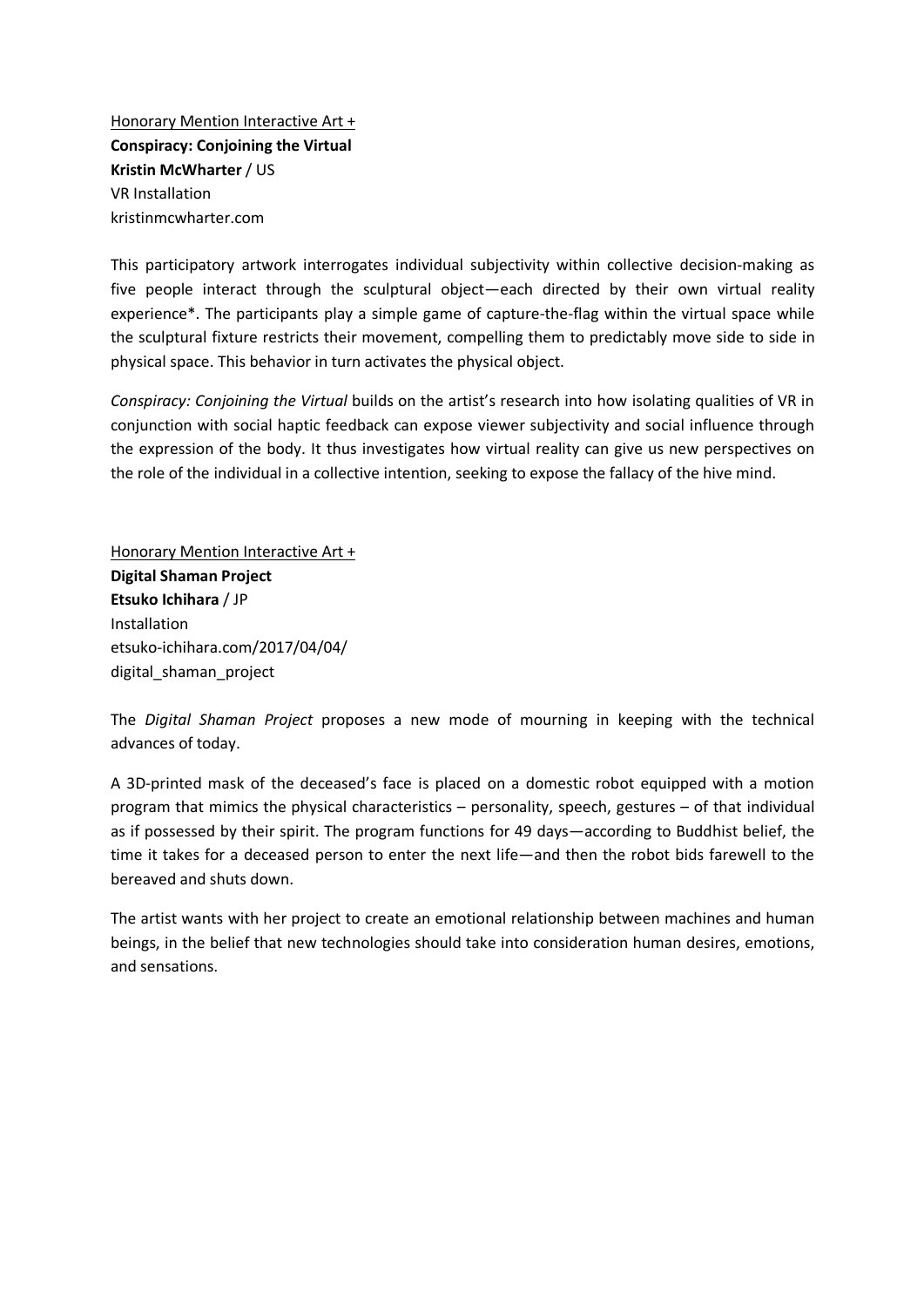Honorary Mention Interactive Art + **ECHO Georgie Pinn (Electric Puppet)** / UK / AU **Creative producer: Kendyl Rossi** / CA / AU **Software developer: Jeremy Boulton** / AU Installation electric-puppet.com.au/current-work

The key intention of the *ECHO* project is to create a vehicle for the exchange of empathy, blurring the boundary with oneself and the other. As the world becomes more complex and digitally connected, the role of empathy is becoming increasingly important as an antidote to personal loneliness and ideological isolation.

*ECHO* explores connection through the exchange of personal narrative and facial identity. Touch screen, real-time facial tracking technology combines with animation, storytelling, and portraiture to highlight the intersections between strangers.

The work is iterative, allowing you to donate your own story and build into an embodied archive of cross-cultural experience that elicits compassion. For the presentation in Linz, local graffiti artists were invited to design the walls of a space that recalls a photo booth.

Honorary Mention Interactive Art + **ELECTRONICOS FANTASTICOS! Ei Wada** / JP, **Nicos Orchest-Lab** / JP Installation eiwada.com electronicosfantasticos.com

With the help of festival visitors, Ei Wada will bring back to life the spirits of retired consumer electronics devices. In workshops, discarded electronics will be "fantastically transformed" into musical instruments, which will then be played in concerts in the Ursulinensaal during the festival.

Ei Wada's community project is especially popular in Japan. While some people are glad to get rid of their old electronics, others happily take to making music with these unique instruments. The artist is assisted by engineers and designers who dismantle the old devices and use their parts to build new instruments. Forming the springboard for the "fantastic electronics" are supernatural creatures from Japanese folklore known as "yokai," which also sometimes appear as the spirits of abandoned tools. Making music with the *ELECTRONICOS FANTASTICOS!* is a fun approach to what the future of Japanese folklore might bring.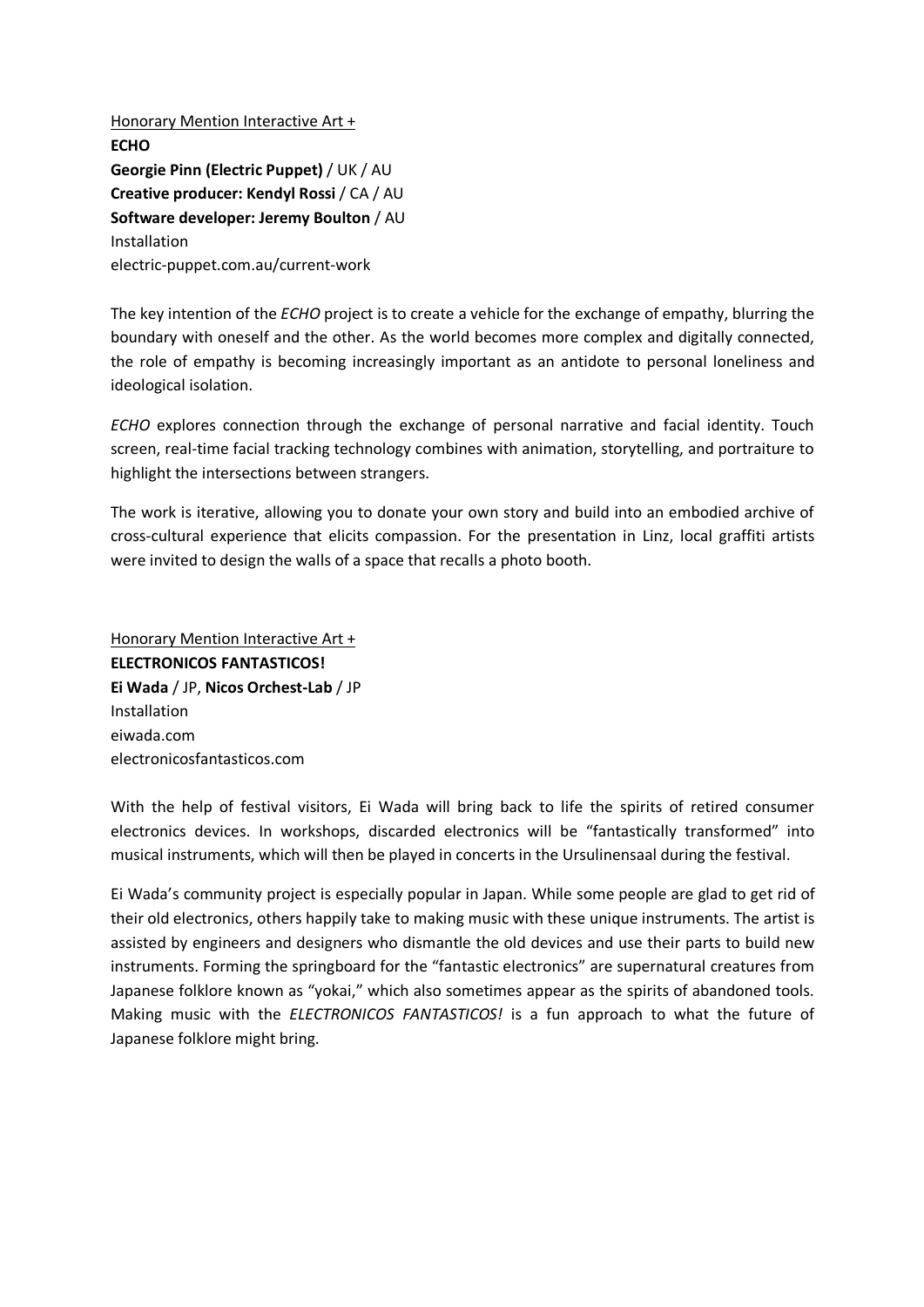Honorary Mention Interactive Art + **Monitor Man Yassine Khaled** / MA / FI Documentation yassinekhaled9.wixsite.com/yassine

Watch out: During Ars Electronica Festival Yassine Khaled will do his "guiding tours" in Linz! More precisely he will act as the physical embodiment of those who are only able to be virtual tourists, bearing them through the city.

The artist wears a helmet-like devise with visor, and via a live stream transmitted onto a screen, the "travelers" can explore the city and speak with passers-by. Reversely, the citizens can learn about the virtual travelers culture through conversation.

With his unusual tours through the cities of the Western world, *Monitor Man* raises awareness of the realities faced by those who live in different worlds. Through telepresence, an artificial closeness is created between places and people.

Honorary Mention Interactive Art + **Mother of Machine Sarah Petkus** / US Installation noodlefeet.zoness.com

The robot "NoodleFeet" is the physical manifestation of an illustrated character, built and "raised" by the kinetics and robotics artist Sarah Petkus – the *Mother of Machine*.

Petkus has been continuously developing her "offspring" further since 2015, teaching him more and more new skills. Image recognition software helps him to perceive and understand his surroundings. On the basis of machine learning, he can also learn how to make decisions. His trademark is four legs wrapped in swimming noodles that also serve as modules for tasting, grasping, and feeling.

Sarah Petkus sees herself as the mother of her creation, helping him along and continuing to develop him until he is able to "exist freely in the world." With the project *Mother of Machine*, the artist wants to encourage inventors to regard their ideas as "children" they are rearing until they are able to "stand on their own two feet."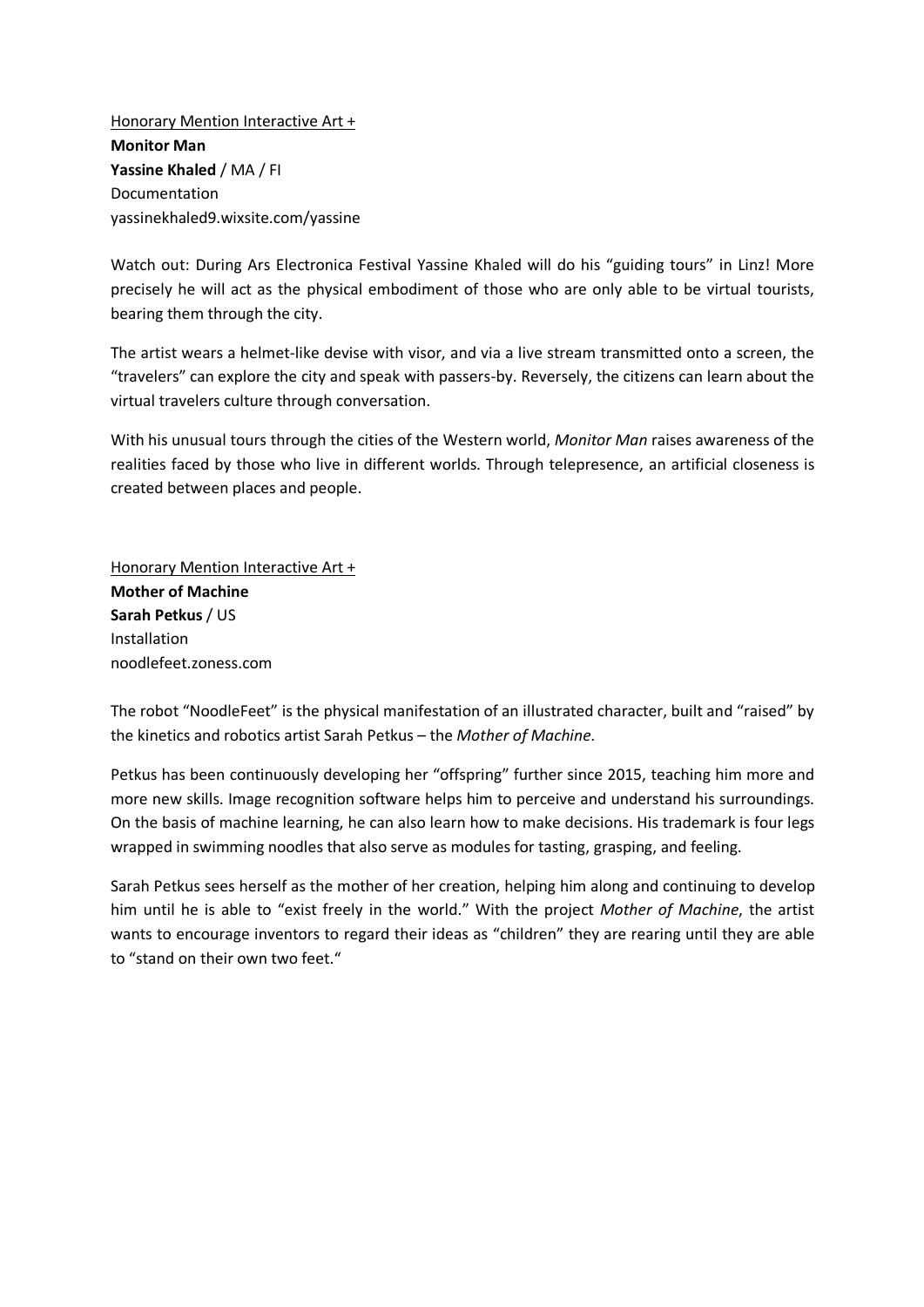Honorary Mention Interactive Art + **POPPY Interactive – War and Organized Crime Gone Global Submarine Channel / Antoinette de Jong** / NL **/ Robert Knoth** / NL Documentation poppy.submarinechannel.com

The interactive documentary is the result of a protracted investigation into the global nexus of drugs, war, and organized crime using photo, video, radio reportage, and found footage.

*POPPY Interactive* combines analysis and a fact-based global perspective with intimate personal stories and invites the user to become a traveler and discover how drug money destabilizes entire countries, fuels conflict, and allows a worldwide illegal economy to flourish.

We see families who grow the poppies, heroin addicts in prison in Kyrgyzstan, a crashed plane full of cocaine in Mali, luxury villas in Dubai, and more. It is all interconnected.

Honorary Mention Interactive Art + **Positions of the Unknown Quadrature** / DE Installation quadrature.co/work/unknown

52 mechanical devices follow in real time the paths and movements of mysterious manmade objects in outer space. We know only that these objects exist but have no idea of their mission and function.

These are satellites or remnant pieces, orbiting the earth without being officially acknowledged. No nation has laid claim to them, and their purpose is unclear. But there are a few ambitious amateur astronomers who trace such objects and make their existence known to the public.

The installation *Positions of the Unknown* localizes these enigmatic. Each pointer follows the movements of one of those artefacts. Officially denied and yet objectively present, they linger in a state between existence and non-existence.

Honorary Mention Interactive Art + **AI DJ Project — A dialog between human and AI through music Nao Tokui** / JP, **Shoya Dozono** / JP Documentation aidj.qosmo.jp

Two DJs spin vinyl records in dialogue with each other—one a human and the other a complex Artificial Intelligence (AI) system. They take turns choosing songs, trying to make smooth transitions and optimally entertain the crowd.

The AI DJ consists of an automated turntable and a robotic finger. It "learns" the task and perceives what's happening in its environment by means of various AI technologies. This enables it to select a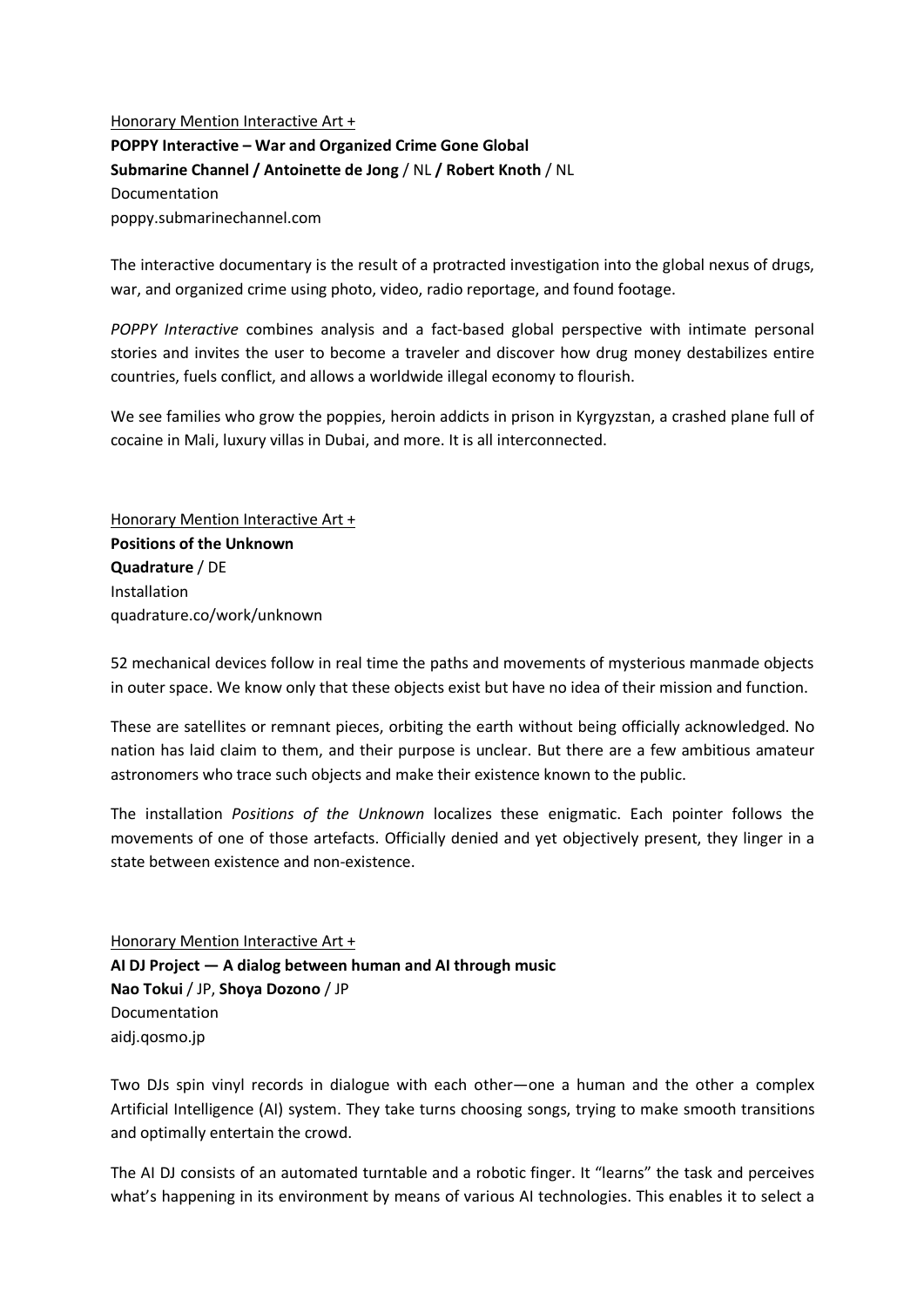"suitable" song from its database to match the features and beat of what the human DJ just played. The artificial DJ is also able to read the crowd, basing its selections on the mood in the room and the number of people dancing.

When the *AI DJ Project* duo performs, there is always tension and excitement in the air: Which unexpected turns might the set take? Can the two DJs coordinate their performance and are they able to communicate with the audience and each other via the music? Does the AI DJ measure up to what is required of a good DJ?

Honorary Mention Interactive Art+ **Turnstile Ursula Damm** / DE Installation ursuladamm.de/u-bahnhof-schadowstrasse

*Turnstile* is a digital artwork in public space that investigates swarm behavior as an expression of collective daily life.

In a version specially adapted for the CyberArts show, passers-by on OK Square are filmed and their images transmitted to customized generative software. The software follows a particular grammar to translate the interplay of local events, pedestrian activity, and social interaction into virtual geometric architecture. These readings of the real-time video stream generate new geometries for the setting, suggesting new axes and spatial divisions.

The original *Turnstile* is a permanent installation that was set up in 2016 in the Schadowstraße subway station in Düsseldorf, Germany.

# **Digital Communities**

In 1995 in the wake of the World Wide Web's emergence, the *Prix Ars Electronica* launched its Internet category, and then proceeded to repeatedly redefine it in accordance with the rapid development of life online. A prize for *Digital Communities* premiered in 2004. The focus is currently on projects with significant social relevance. Citizen activism, strategies to promote financial and political transparency, enabling projcts in the so-called Global South, optimizing individual potential and crowdfunding reflect the massive paradigm shift that is still underway.

Goldene Nica Digital Communities **Bellingcat** Documentation bellingcat.com

The machinations of Mexican drug cartels, the shooting down of flight MH17, and war crimes such as those being committed in Syria: *Bellingcat* gathers together open source and social media investigations by citizen journalists and interlinks them.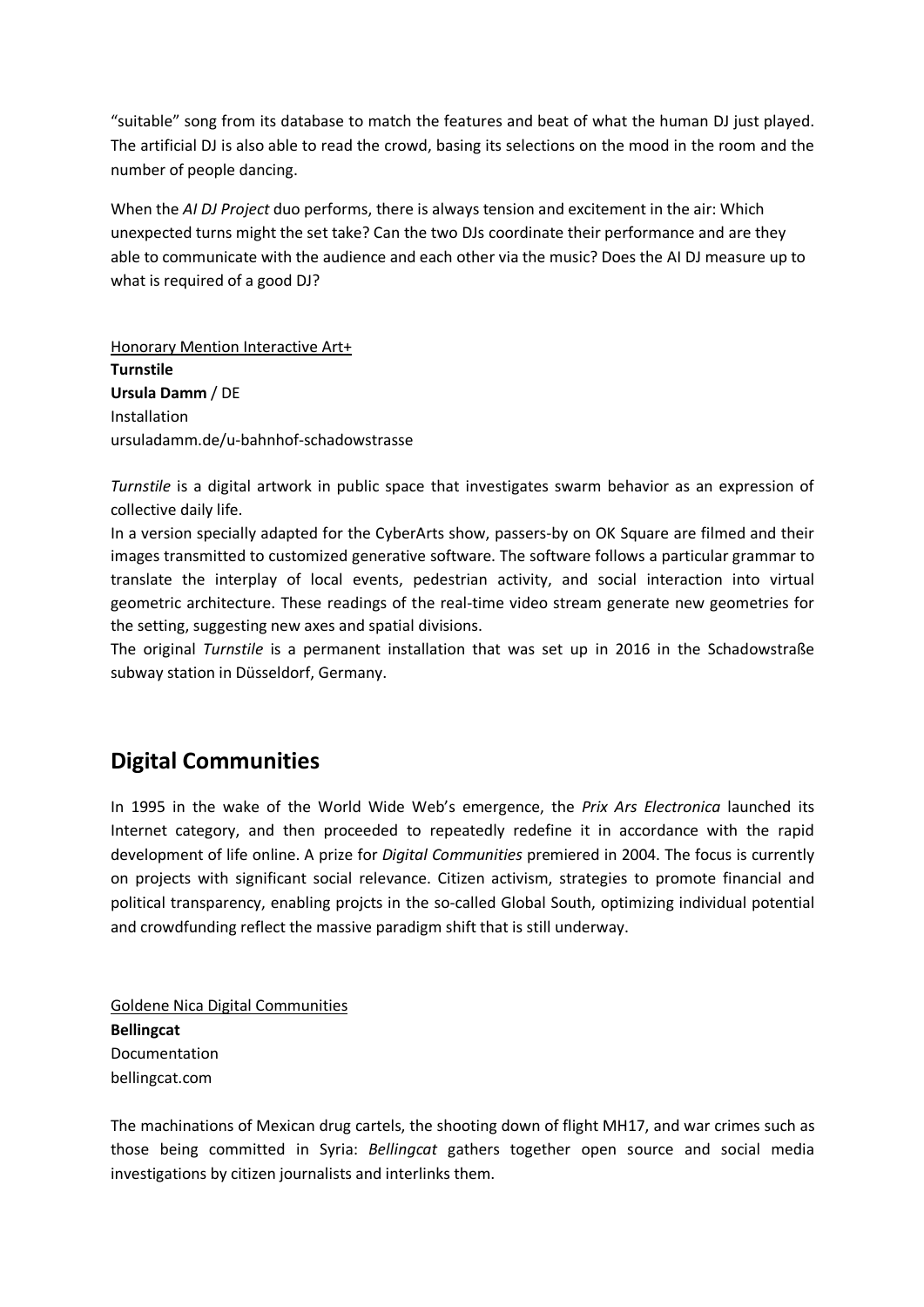In addition to publishing and disseminating articles and reportage, *Bellingcat* offers instructions and pointers for up and coming citizen journalists.

*Bellingcat* was founded in 2014 by Eliot Higgins, who made a name for himself as the author of the "Brown Moses Blog" with its revelations about the Syria conflict. Initiated as a platform dedicated to open source investigations to serve as a network interlinking these "lone wolves," it stands today for a global community of citizen journalists active at the world's current flashpoints, bringing (war) crimes to the attention of the international public.

Award of Distinction Digital Communities **Anti-Racism Movement (ARM)** Documentation armlebanon.org

In response to a racist incident in Beirut, the *Anti-Racism Movement (ARM)* was founded in 2010 in Lebanon as a grassroots movement by young feminist activists in collaboration with community activists and domestic employees who had immigrated to that country.

*ARM* set up several Migrant Community Centers (MCCs) as settings for projects and campaigns run in cooperation with migrant workers and especially migrant domestic workers. The MCCs are freely accessible, secure spaces tailored to the needs of its members—places to exchange views and work together, to learn new skills, to build power and find a community. MCCs have served as settings for free language and computer courses, consultations on health matters and legal issues, celebrations, projects promoting cultural exchange and campaigns on labor rights.

Award of Distinction Digital Communities **g0v.tw** Documentation g0v.tw

In 2012, *g0v.tw* grew out of discontent with the disconnect between Taiwan's bureaucratic government and the people of Taiwan, a young democratic country, trying to establish its own identity after centuries of colonial rule.

*g0v.tw* is a decentralized grassroots community that, among other things, utilizes technology in its broadest sense to eliminate information asymmetry, foster independent thinking, create safe spaces, online and offline, for experiments and collaboration.

Contributors of *g0v.tw* trust in the power of "nobody". "Ask not why nobody is doing it. You are nobody." Following this spirit, many open-source projects were made. "Taiwan Environmental Dashboard" calls attention to air quality, "Amis Moe-Dict" fights to revive one of Taiwan's most widely used native tongue, "Open Political Contribution" and "Voting Guide" inform people before elections.